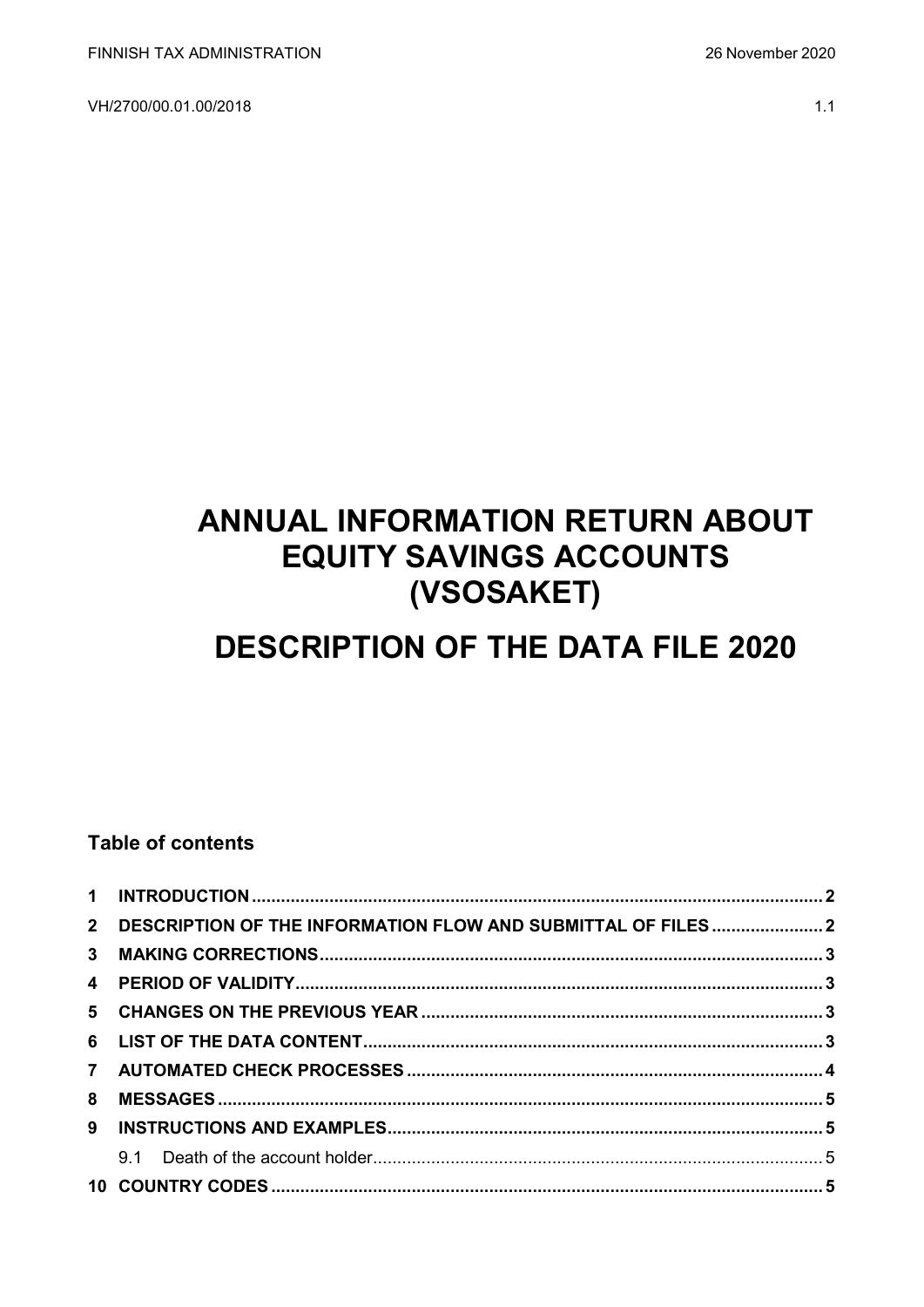# **Version history**

| <b>Date</b> | <b>Version</b> | <b>Description</b>                                                                                                                           |
|-------------|----------------|----------------------------------------------------------------------------------------------------------------------------------------------|
| 26.11.2020  | 1.1            | Position of one data element has been corrected.                                                                                             |
| 28.1.2020   | 1.0            | First release concerning the 2020 taxable year.                                                                                              |
| 20.2.2020   |                | Some corrections to text were made in 6 List of the data content and 7<br><b>AUTOMATED CHECK PROCESSES/Description of Calc. Rule / Check</b> |

#### <span id="page-1-0"></span>**1 INTRODUCTION**

This guidance explains the structure of the required inbound file and the check procedures that follow. For more information, see tax.fi > About us > IT developers > e-Filing guidance > Electronic filing of information returns General description.

#### <span id="page-1-1"></span>**2 DESCRIPTION OF THE INFORMATION FLOW AND SUBMITTAL OF FILES**

The act governing equity savings accounts (Laki osakesäästötilistä 680/2019) came into force on 1 June 2019. Assets can be deposited on equity savings accounts as of 1 January 2020. You can read more about the taxation of equity savings accounts in the detailed guidance "Osakesäästötilin verotus" on tax.fi (available in Finnish and Swedish).

With this annual information return, the service provider as referred to in the act governing equity savings accounts (Laki osakesäästötilistä 680/2019) reports to the Tax Administration the information on equity savings accounts described in § 17, subsection 15 of the Act on Assessment Procedure and in the Official Decision of the Tax Administration. According to the act governing equity savings accounts, banks that accept ordinary deposits and foreign credit institutions in the EEA as referred to in the Act on Credit Institutions (610/2014), as well as investment service companies and foreign investment companies in the EEA as referred to in the Act on Investment Services (747/2012), are entitled to offer equity savings account contracts.

Information concerning a taxpayer's equity savings account must be filed annually in accordance with this data format specification. The service provider offering the equity savings account must deliver the following data to the Tax Administration for the purposes of tax assessment:

- start and end date of the taxpayer's equity savings account contract,
- amounts deposited to the equity savings account,
- withdrawals from the equity savings account,
- portion of profits from the equity savings account included in the withdrawals,
- losses of the equity savings account,
- fair market value of assets saved on the equity savings account, and
- net amount deposited to the account at the end of the year.

Sales of securities made with assets saved on a resident taxpayer's equity savings account are not reported on the Annual information return on itemisation of securities and derivatives bought and sold and information for computing capital gains and losses (VSAPUUSE), because the profit accrued by the investments made through the equity savings account is not taxable during the savings period. Dividends and interest received on the equity savings account are not reported on their own annual information returns, with the exception of dividend summaries. Instead, they are included in the profits or loss of withdrawn saved assets.

Details on sales and purchases of securities by nonresident taxpayers are to be filed in an annual information return in accordance with VSAPUUSE specification even if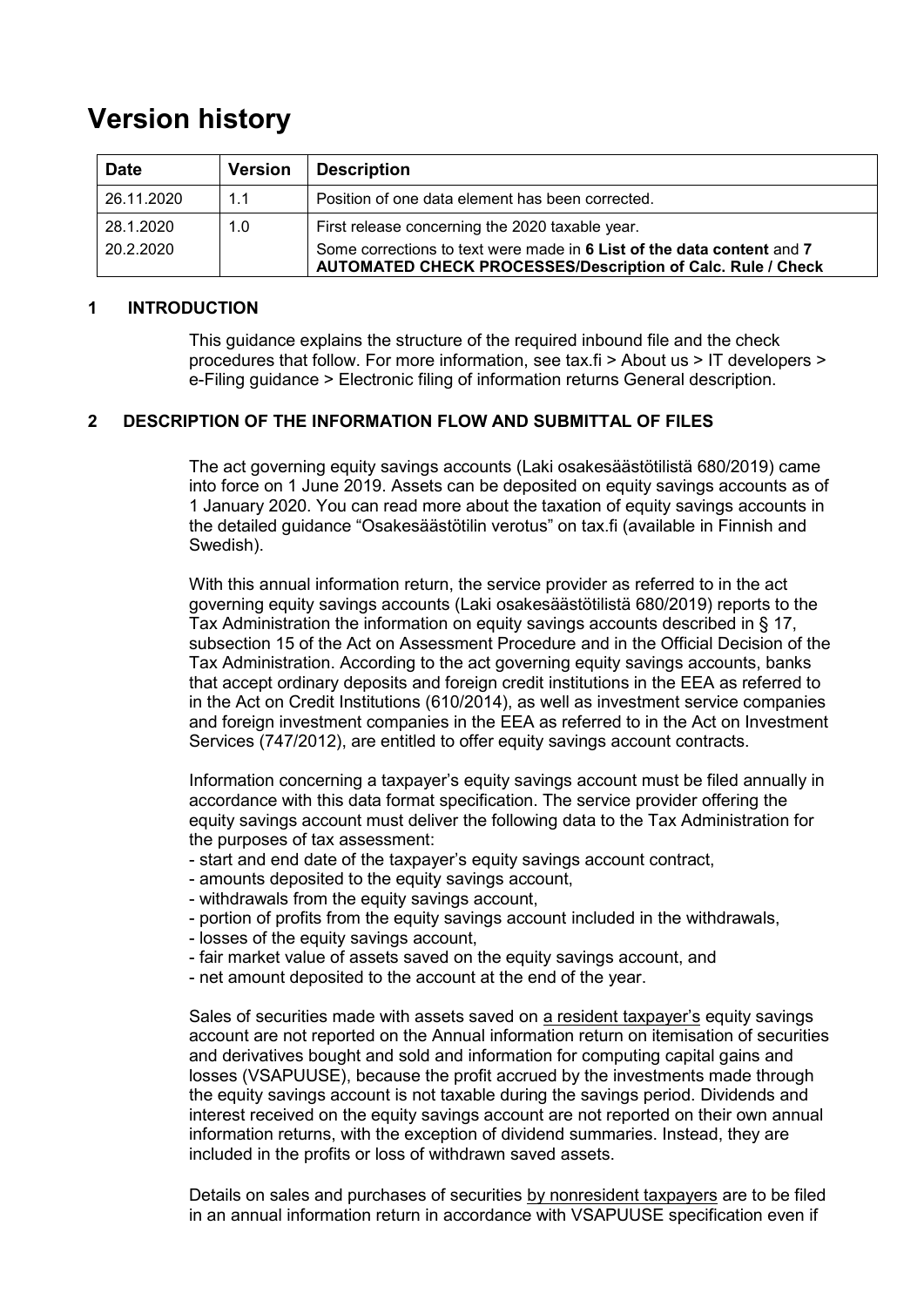the transactions were related to saved assets within the meaning of the act governing equity savings accounts. Dividends and interest received on a nonresident taxpayer's equity savings account are to be filed in an annual information return on payment made to nonresidents (VSRAERIE).

Expenses and fees collected from the equity savings account do not need to be reported separately. They are taken into account in the amount of profit withdrawn and loss generated by the equity savings account. If the taxpayer-customer has an equity savings account, and a different deposit account than the one connected to the equity savings account is where you charge the related asset-management and safekeeping expenses from this customer, you must submit this annual information return (VSOMHOIE) in order to inform the Tax Administration of the amounts that the taxpayer has paid you.

For more information on how to log in specifically for different information flows, and for information on the locations of check routines for authorisations, click [here.](https://www.ilmoitin.fi/webtamo/sivut/IlmoituslajiRoolit?kieli=en&tv=VSOSAKET)

#### <span id="page-2-0"></span>**3 MAKING CORRECTIONS**

For more information, see tax.fi > About us > IT developers > e-Filing guidance > Making corrections to e-filed submittals of information returns.

#### <span id="page-2-1"></span>**4 PERIOD OF VALIDITY**

This specification sets out the requirements of file formatting that come into force 28 January 2020 and continue to be in force until a new version of this specification is released.

For deadline dates for filing, see tax.fi > Verohallinto > Tietoa verotuksesta > Ohjelmistokehittäjät > Aikataulut (Available in Finnish and Swedish).

#### <span id="page-2-2"></span>**5 CHANGES ON THE PREVIOUS YEAR**

| <b>Version</b> | <b>Data</b><br><b>Name</b> | Data element                                                                      | <b>Description</b>                                                                                                   |
|----------------|----------------------------|-----------------------------------------------------------------------------------|----------------------------------------------------------------------------------------------------------------------|
| 1.1            | 180-<br>190/355            | Amounts withdrawn from the equity<br>savings account during the reporting<br>vear | Position of data element has been corrected to<br>begin from 181. Position 180 has been changed<br>to reserve space. |
| 1.0            |                            |                                                                                   | This is a new data format specification that is<br>published for the first time for 2020.                            |

#### <span id="page-2-3"></span>**6 LIST OF THE DATA CONTENT**

| <b>Position   Code   Condi  </b> |     | tional | L/T    | <b>Description</b>                                                                            | Format          | Permissible<br>values: |
|----------------------------------|-----|--------|--------|-----------------------------------------------------------------------------------------------|-----------------|------------------------|
| $1-8$                            | 000 | P      |        | File identifier                                                                               | AN <sub>8</sub> | <b>VSOSAKET</b>        |
| 10                               | 082 | v      |        | <b>Deletion</b>                                                                               | A <sub>1</sub>  | D                      |
| $12 - 15$                        | 058 | P      |        | Year                                                                                          | <b>VVVV</b>     | 2020                   |
| $17 - 25$                        | 010 | P      |        | Business ID of corporate entity liable to report<br>information on the equity savings account | <b>YTUNNUS</b>  |                        |
| $26 - 60$                        | 020 | V/P    | $\ast$ | Name of corporate entity liable to report<br>information on the equity savings account        | AN35            |                        |
| 62-96                            | 350 | P      |        | Bank account number of equity savings account                                                 | AN35            |                        |
| 98-105                           | 351 | P      |        | Start date of equity savings account                                                          | <b>PPKKVVVV</b> |                        |
| 107-114 352                      |     | v      | $\ast$ | End date of equity savings account                                                            | <b>PPKKVVVV</b> |                        |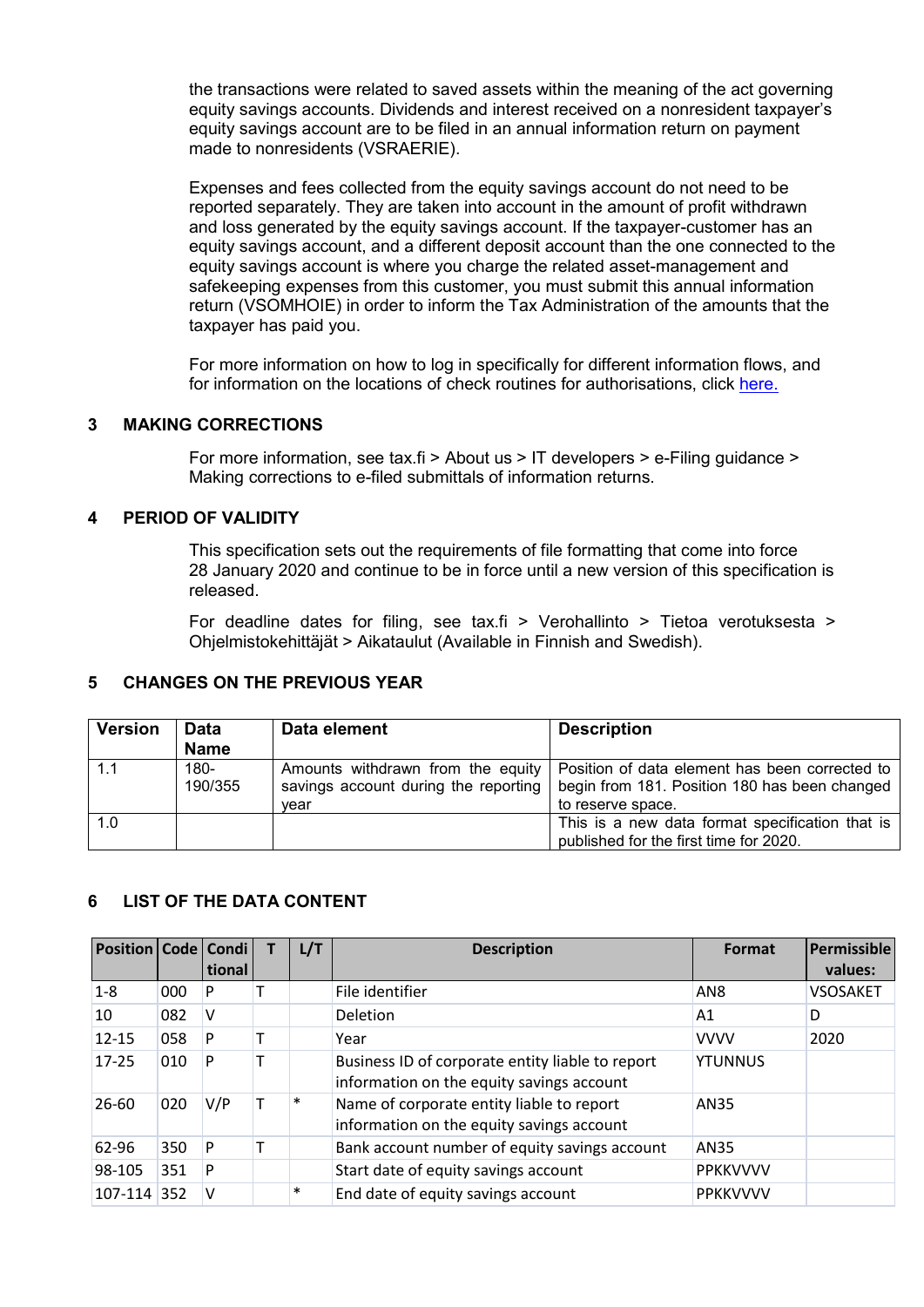| 116         | 353 | V/P    |             | $\ast$ | Grounds for termination of equity savings account N1<br>1= termination of account<br>2= transfer of account to another service provider<br>or death of account holder |                           | 1,2 |
|-------------|-----|--------|-------------|--------|-----------------------------------------------------------------------------------------------------------------------------------------------------------------------|---------------------------|-----|
| 118-128 083 |     | P      | $\mathsf T$ |        | Account holder's personal identity code                                                                                                                               | <b>HETU</b>               |     |
| 130-164 085 |     | V/P    | $\mathsf T$ | $\ast$ | Account holder's name                                                                                                                                                 | <b>AN35</b>               |     |
| 166-167 363 |     | $\vee$ |             |        | Country code (ISO3166) of the account holder's<br>country of tax residence (this is a required field if<br>Finland - FI is not the country of tax residence)          | <b>MAATUNNUS</b>          |     |
| 169-178 354 |     | V      |             |        | Cash deposits made to the equity savings account<br>during the reporting year                                                                                         | R7,2                      |     |
| 180         |     | V      |             |        | Reserve space                                                                                                                                                         |                           |     |
| 181-190 355 |     | V/P    |             |        | Amounts withdrawn from the equity savings<br>account during the reporting year                                                                                        | R7,2                      |     |
| 192-201 356 |     | V/P    |             |        | Portion of profits included in withdrawals                                                                                                                            | R7,2                      |     |
| 203-212 357 |     | V      |             |        | Withholding on profit                                                                                                                                                 | R7,2                      |     |
| 214-223 358 |     | V      |             |        | Tax withheld at source on profit (nonresidents)                                                                                                                       | R7,2                      |     |
| 225-232 359 |     | V/P    |             |        | Loss from equity savings account on date when<br>account is terminated                                                                                                | R5,2                      |     |
| 234-243 360 |     | V/P    |             |        | Fair market value of assets saved on equity savings R7,2<br>account on 31 December                                                                                    |                           |     |
| 245-254 361 |     | V/P    |             |        | Net amount deposited to the account on 31<br>December                                                                                                                 | R7,2                      |     |
| 256-263 362 |     | $\vee$ |             |        | Amount of tax withheld at source refunded to the<br>account holder from abroad                                                                                        | R5,2                      |     |
| 265-282     |     | $\vee$ |             |        | Reserve space                                                                                                                                                         | <b>AN18</b>               |     |
| 284-318 041 |     | $\vee$ |             |        | Name of contact person                                                                                                                                                | <b>AN35</b>               |     |
| 320-354 042 |     | $\vee$ |             |        | Telephone of contact person                                                                                                                                           | PUHELIN2                  |     |
| 356-390 048 |     | V      |             |        | Software application that produced this file                                                                                                                          | <b>AN35</b>               |     |
| 392-403 014 |     | P      | т           |        | Identifier of the software that produced this file                                                                                                                    | Υ-<br>TUNNUS_AN2          |     |
| 405-418 198 |     | P      |             |        | Send Date and Time - populated by the service<br>provider                                                                                                             | PPKKVVVV<br><b>HHMMSS</b> |     |
|             | 999 | P      |             |        | <b>Final identifier</b>                                                                                                                                               | $+NS$                     |     |

### <span id="page-3-0"></span>**7 AUTOMATED CHECK PROCESSES**

| New/ | Code     | <b>Description of Calc. Rule / Check</b>                                                      |
|------|----------|-----------------------------------------------------------------------------------------------|
| Chan |          |                                                                                               |
| ged  |          |                                                                                               |
|      | 010,020  | #1573; If the value entered for Business ID of corporate entity liable to report information  |
|      |          | on the equity savings account (010) is a pseudo ID, the filer must also enter the Name of     |
|      |          | corporate entity liable to report information on the equity savings account (020).            |
|      | 352, 353 | #1574; If the account's end date (352) has been given, the grounds for the termination of     |
|      |          | the account (353) must be given as well.                                                      |
|      | 083, 085 | #1591; If the value entered for Account holder's personal identity code (083) is a pseudo ID, |
|      |          | the filer must also enter the Account holder's name (085).                                    |
|      | 355, 356 | #1575; If the value entered for Amounts withdrawn from the equity savings account during      |
|      |          | the reporting year (355) is greater than zero, the filer must also enter profit (356), which  |
|      |          | may be zero, more than zero, or loss (359).                                                   |